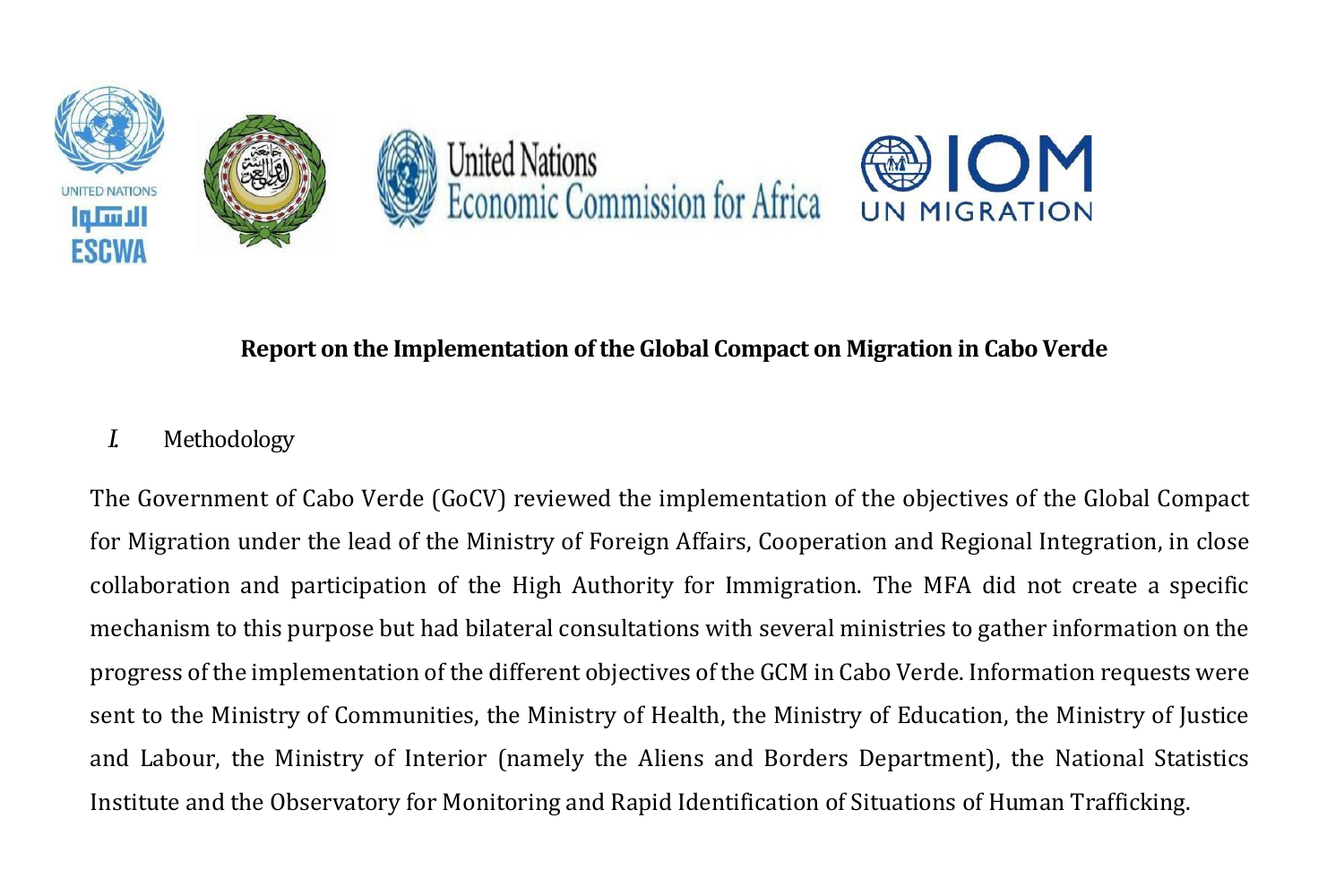The draft report was sent to the partners with additional key questions on their activities/measures, according to their mandates and inputs were gathered from the above institutions.

The International Organization of Migration, as a member of the United Nations Country Team, supported the review process of the implementation of the GCM, by providing assistance to organize and compile the collection of information.

# II. Policy and Enabling Environment

Although Cabo Verde did not set up a specific action plan to implement the GCM, the Government of Cabo Verde continued to implement its national migration policies, which are in line with the objectives of the GCM.

The GoCV developed and is implementing the II Action Plan for Immigration and Social Inclusion of Immigrants (2018-2021). Its overall objective is to strengthen the mechanisms for the reception, regularization and social inclusion of immigrants, through an integrated action of public services (central and local), private and civil society actors to reduce risks and vulnerabilities and enhance the positive effects of immigration to Cabo Verde.

Moreover, in 2020, the government established the High Authority for Immigration with the mission of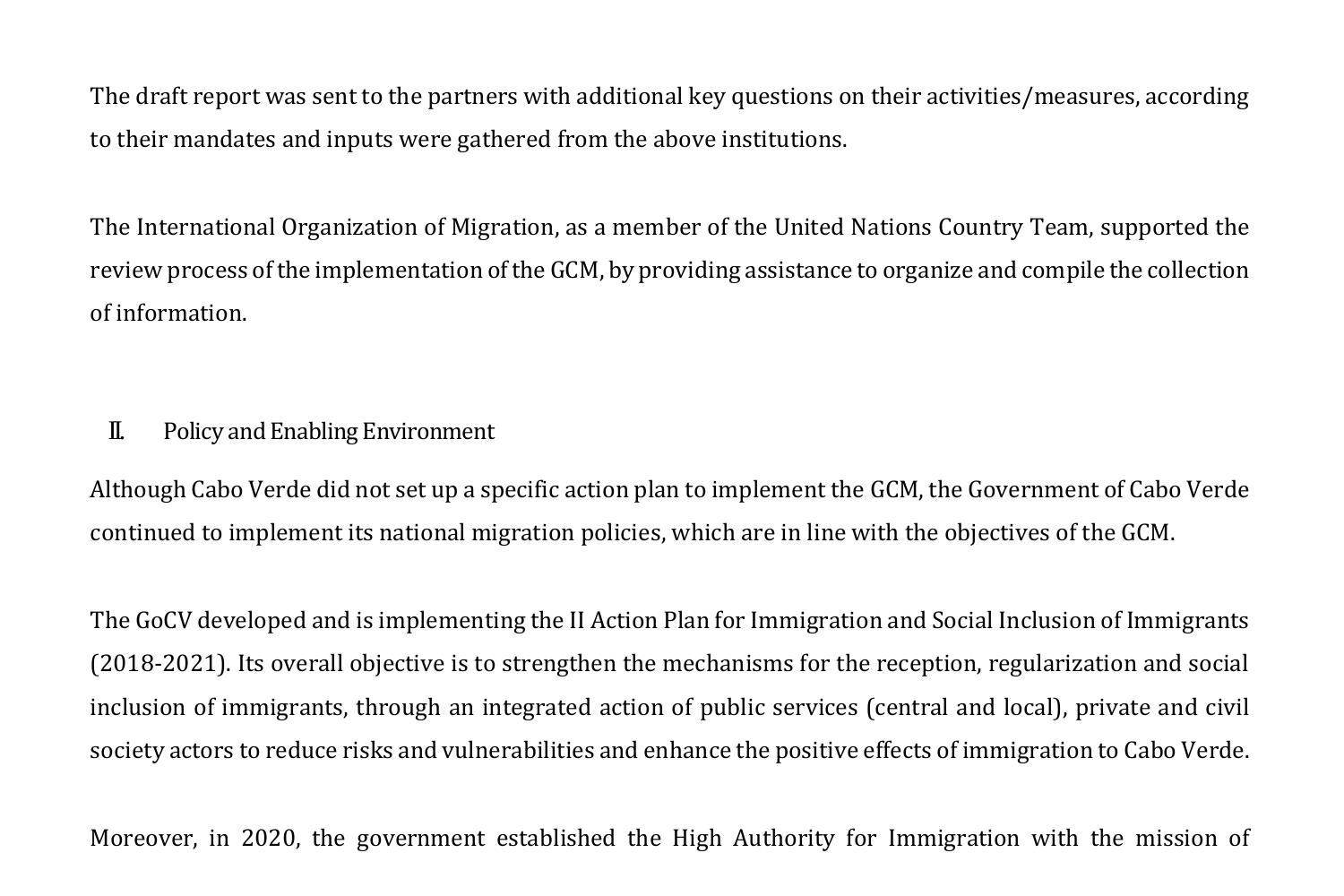coordinating and implementing policies and measures in the field of Immigration, with a particular focus on the setting up and monitoring an integrated system at national level to the reception and integration of immigrants in Cabo Verde.

Most recently, in 2021, the GoCV set up a Ministry of Communities with the aim of materializing a policy of closer relationship with communities, contributing to strengthen the relationship between diaspora members, to a better integration of Capeverdeans in the host countries as well as to stimulating their greater participation in the economic and social development of CV.

# III. Progress on the GCM objectives

These are the progresses achieved since the adherence of Cabo Verde to the GCM, as per specific objective:

## GCM Objective 1: Collect and utilize accurate and disaggregated data as a basis for evidence-based policies

• Cabo Verde developed its II National Migration Profile in 2021. It presents migration trends and migrant characteristics; the impact of migration on development; governance and policy frameworks; and international cooperation on migration. Data was collected from various statistical and administrative sources, academic research, and interviews with key governmental and non-state actors.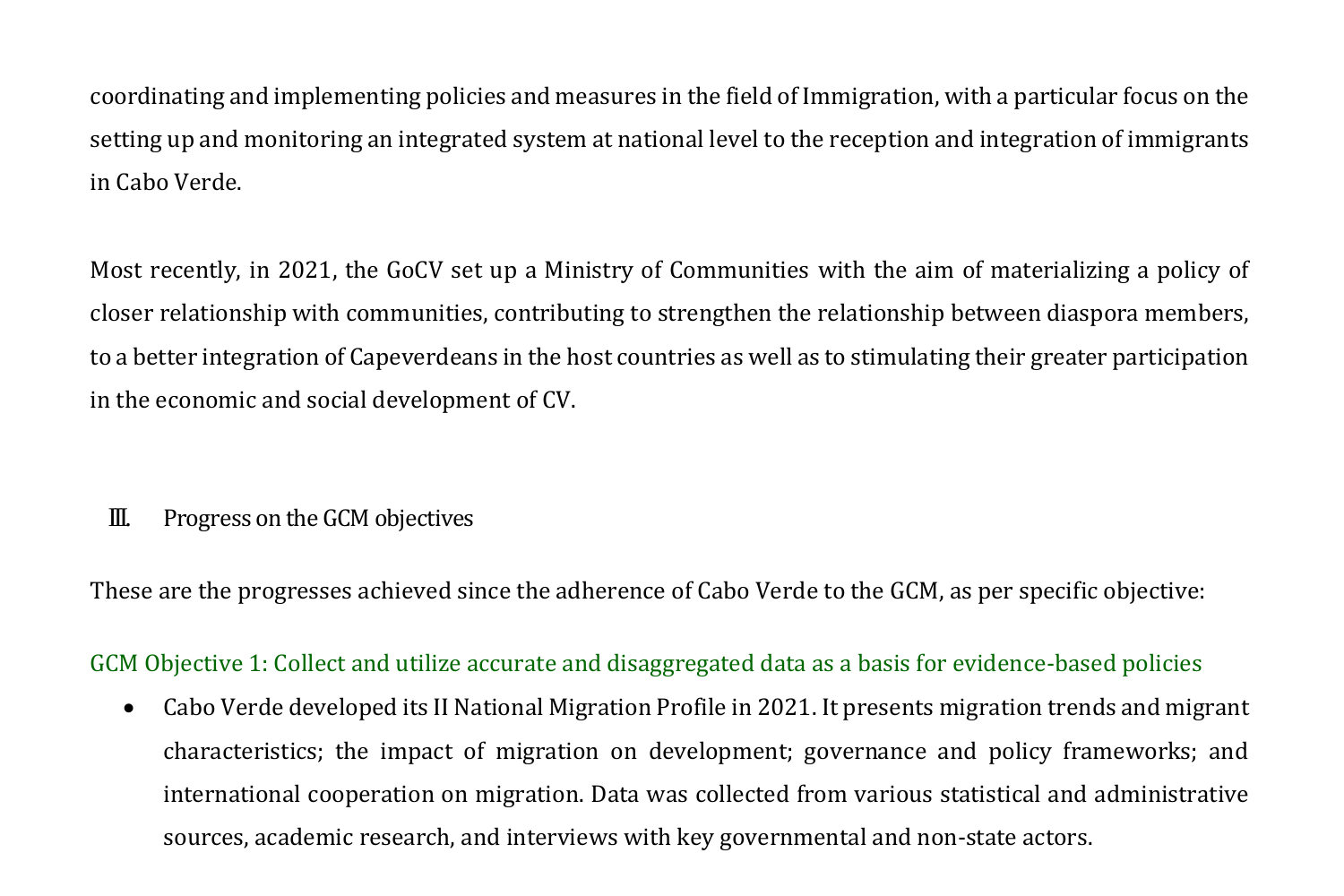- The Report on Migration Governance Indicators in Cabo Verde (2020) measures the degree to which national policies facilitate and promote responsible, safe and regular migration. A national consultation was held in 2020 with governmental actors to discuss the draft of the report and collect inputs.
- The process of a diaspora mapping is being carried out by the GoCV, with the collection of data on nationals and descendants of CV per country of residence, areas of expertise and sectors of activity. A report on Lessons Learned from Diaspora Databases Worldwide was produced to structure and inform the process in Cabo Verde.
- Data from Census and the Multi-objectives Continuous Questionnaires from the National Statistics Institute collect data on migration. In the last Census (2021), questions on migration were added (for example, the level of qualification of those that migrated in the five years before the Census; the reasons for migrating to CV for those born abroad; the first nationality for those with double nationality). The responsible team for the Census will publish a specific report on Migration and is planning to make a specific questionnaire to migrants in 2022, in partnership with the High Authority for Immigration. Remittances' data as well as the amount of the emigrants' deposits are published online in a regular basis by the Bank of Cabo Verde.
- The National Statistics Institute has been an active participant in the discussions organized by ECOWAS to produce statistics related to migration. In preparing for these meetings, NSI has been working with the public administration in CV to produce and share their relevant data.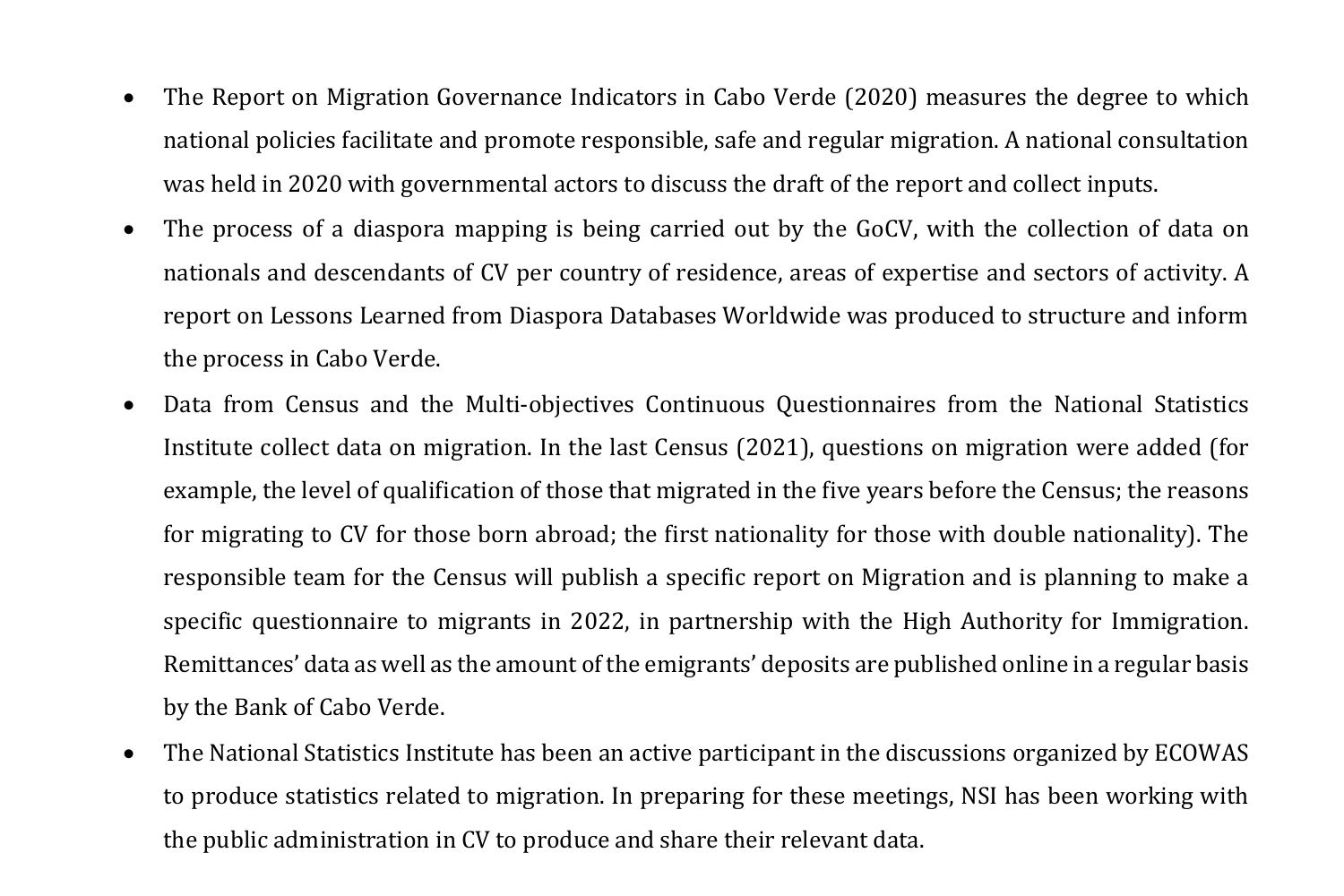• A Study on the Potential and Contribution of Immigration to the Development of Cabo Verde is to be presented in the next coming months. The study analyzes the economic potential and benefits of immigration to Cabo Verde, specifically the socio-labor profile and the areas of professional activity of foreign communities and immigrants, the indicators of immigrants in relation to employment, the areas of contribution and estimate the contribution of immigration/immigrants in the national gross domestic product.

## GCM Objective 3: Provide adequate and timely information at all stages of migration

- In 2019, the GoCV produced 31 000 flyers on the types of visa and residence permits in English, French and Portuguese to be distributed among immigrants at the borders' entry points.
- The GoCV established a partnership with a community radio to disseminate information specifically targeting immigrants. It aims to facilitate the dissemination of information on projects and procedures but also to give institutions the opportunity to transmit messages they consider relevant to these communities, namely in terms of the rights and duties of immigrants in the country. The radio program had the participation of the former Directorate General of Immigration (that was replaced by the High Authority for Immigration), the Aliens and Borders Department, the Institute of Child and Adolescent, the National Directorate of State Revenues, the National Institute of Social Security, the General Directorate of Labour, the Ombudsman Office, the Institute for Gender Equality and Equity and the NGO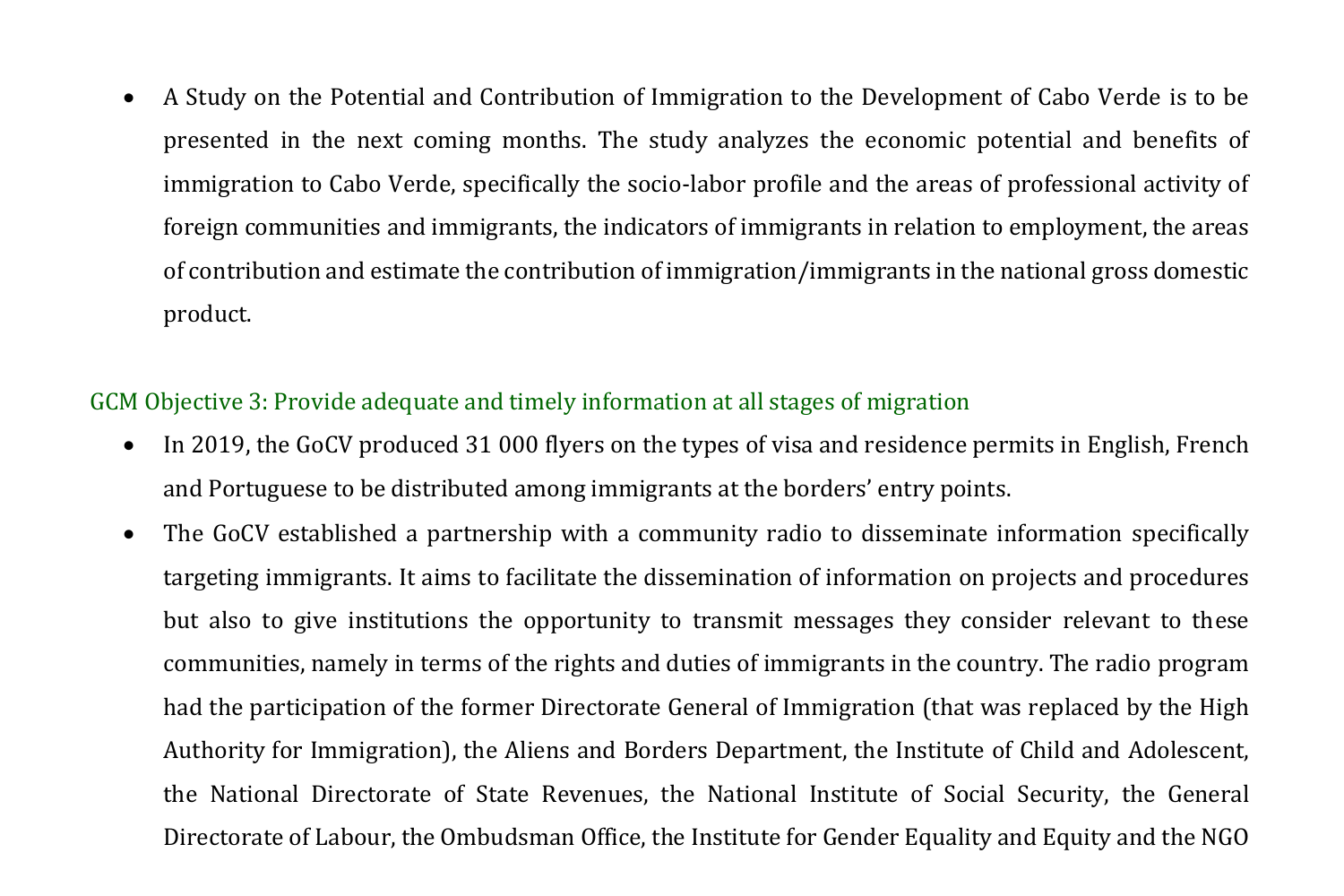VerdeFam.

- The GoCV has been organizing several information sessions with community leaders and immigrants in the main islands of immigration (Santiago, Sal e Boa Vista), with the direct participation of key state institutions: National Police/Aliens and Borders Department, the National Institute of Social Security, the General Directorate of Registries, Notary and Identification, the National Directorate of State Revenues and the municipalities. Particular attention has been paid to inform and clarify immigrants about the processing of residence permits, the access to social security and to the nationality.
- Strengthening of the Hotline of *Casa do Cidadão* that since 2013 serves also as a line of communication between immigrants/foreigners and national institutions, giving them the opportunity to obtain information as well as make complaints and/or suggestions about the services provided in the different institutions involved in the management of immigration and which are linked to the integration of immigrants/foreigners in Cabo Verde. Staff from this service was retrained by several state institutions in 2018 in order to be able to disseminate accurate information to immigrants. At the time of the action of the recycling of knowledge, attendants revealed that the most frequent questions are those related to the regular permanence in national territory (applications for residence permit and visa), as well as those related to the processes of acquisition of nationality.
- Officials from the National Police/Aliens and Borders Department that are working in the airports and other borders were trained in the law on the entry, stay and exit of foreigners from the national territory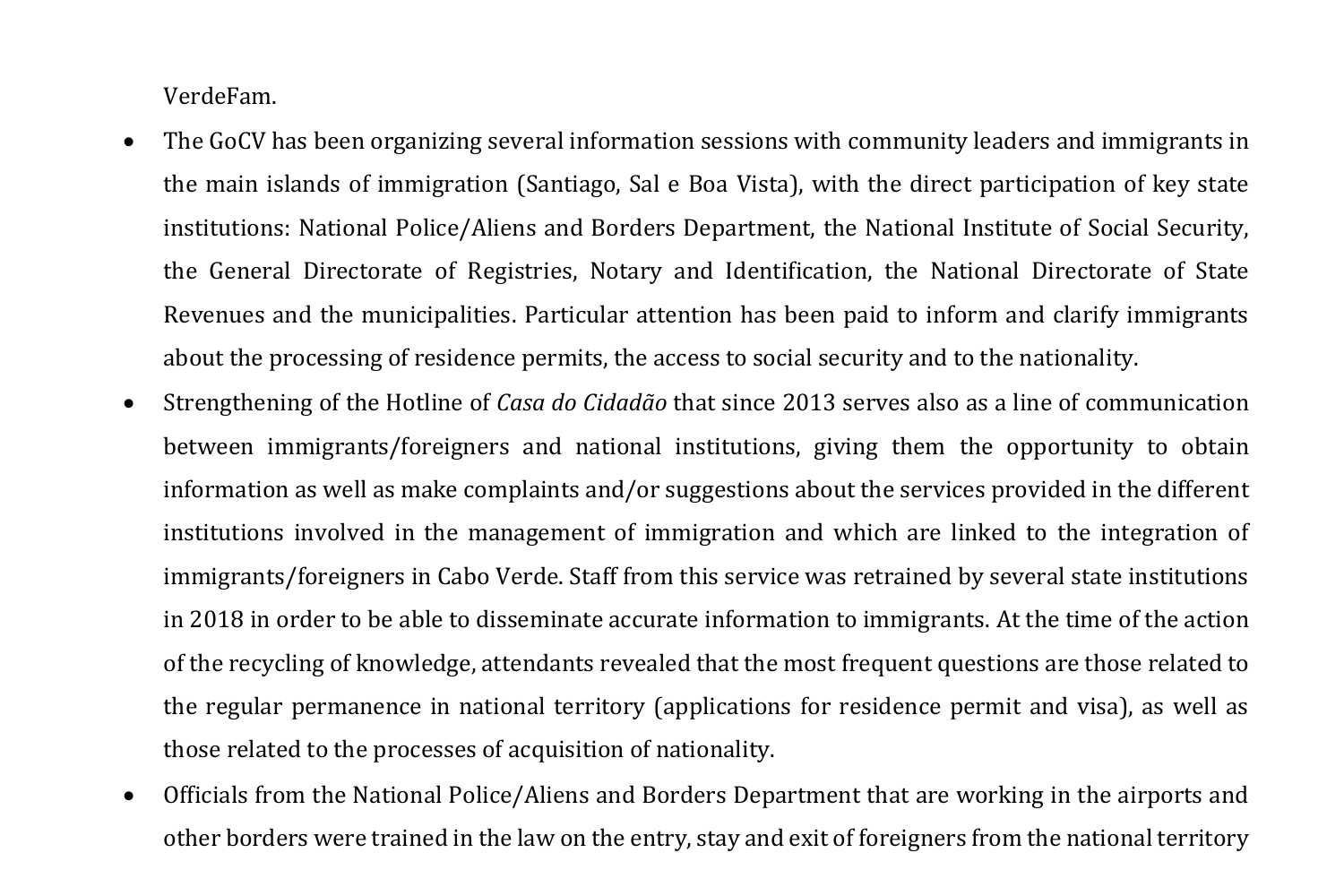and the procedures for immigrants to accede to key state services.

- Cabo Verde provides support to its nationals working abroad through the dissemination of relevant information. The 2nd National Action Plan for Human Rights and Citizenship (2017-2021) sets out the dissemination of information on fundamental rights among emigrants; the provision of support for emigrants in the event of criminal proceedings or expulsion; and the provision of information to Capeverdeans wishing to emigrate on the legal framework, practices, and customs of the host country.
- On the pre departure, the Institute for Employment and Professional Training is implementing the Professional Mobility Service for Cape Verdeans, e.g., provides information and clarifications for people who want to live, study and work in other countries.
- The vast network of consulates and embassies from Cabo Verde continue to serve and inform nationals residing abroad.
- On a local level, several municipalities have immigrant support offices and there is a regular capacity building of the staff from relevant ministries.

## GCM Objective 4: Ensure that all migrants have proof of legal identity and adequate documentation

• The expansion of the National Police/Aliens and Borders Department to other municipalities/islands of the archipelago contributes to facilitate the access to adequate documentation, by decreasing the length of time for the processing of cases.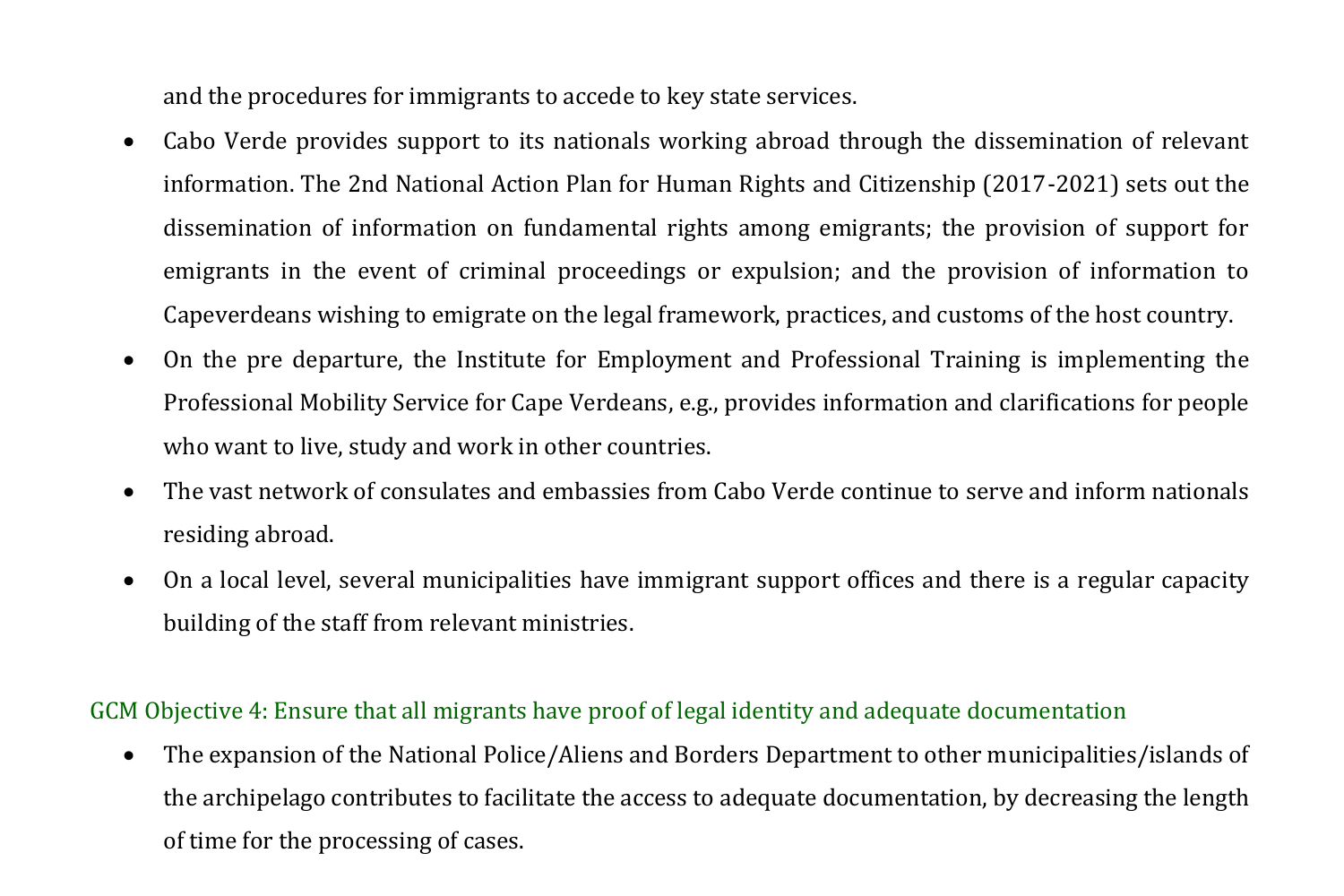- A more modern and secure residence permit is available since 2020 in CV. In 2020, the Aliens and Borders Department concluded the process to start issuing electronic Resident Permits for Foreigners in Cabo Verde. It results in more efficiency in processing legitimate applications for residence permits and renewals.
- The Consular Webpage created in 2020 under the initiative of Digital Diaspora provides the possibility for nationals abroad of getting online documents such as electronic passports and certifications and the registration of documents. This webpage turned the services to emigrants more efficient and effective.

## GCM Objective 5: Enhance availability and flexibility of pathways for regular migration

- Amendment of the Agreement between the European Union and the Republic of Cabo Verde on facilitating the issue of short-stay visas for citizens of the Republic of Cabo Verde and the European Union in 2021. This New Agreement contains provisions that significantly facilitate the mobility of Cape Verdeans in the territory of the European Union, namely by: 1) the reduction of the fees paid for the issuance of visas, 2) the extension of categories of persons receiving multiple-entry visas, 3) the simplification of procedures and evidence to be submitted, 4) the introduction of new categories of visas as business visas, 5) the issuance of short-stay visas up to ninety days in any period of 180 days and 6) the issuance of multiple entry visas with longer and longer periods
- The GoCV approves for ratification the bilateral agreement for the exemption of visas between Cabo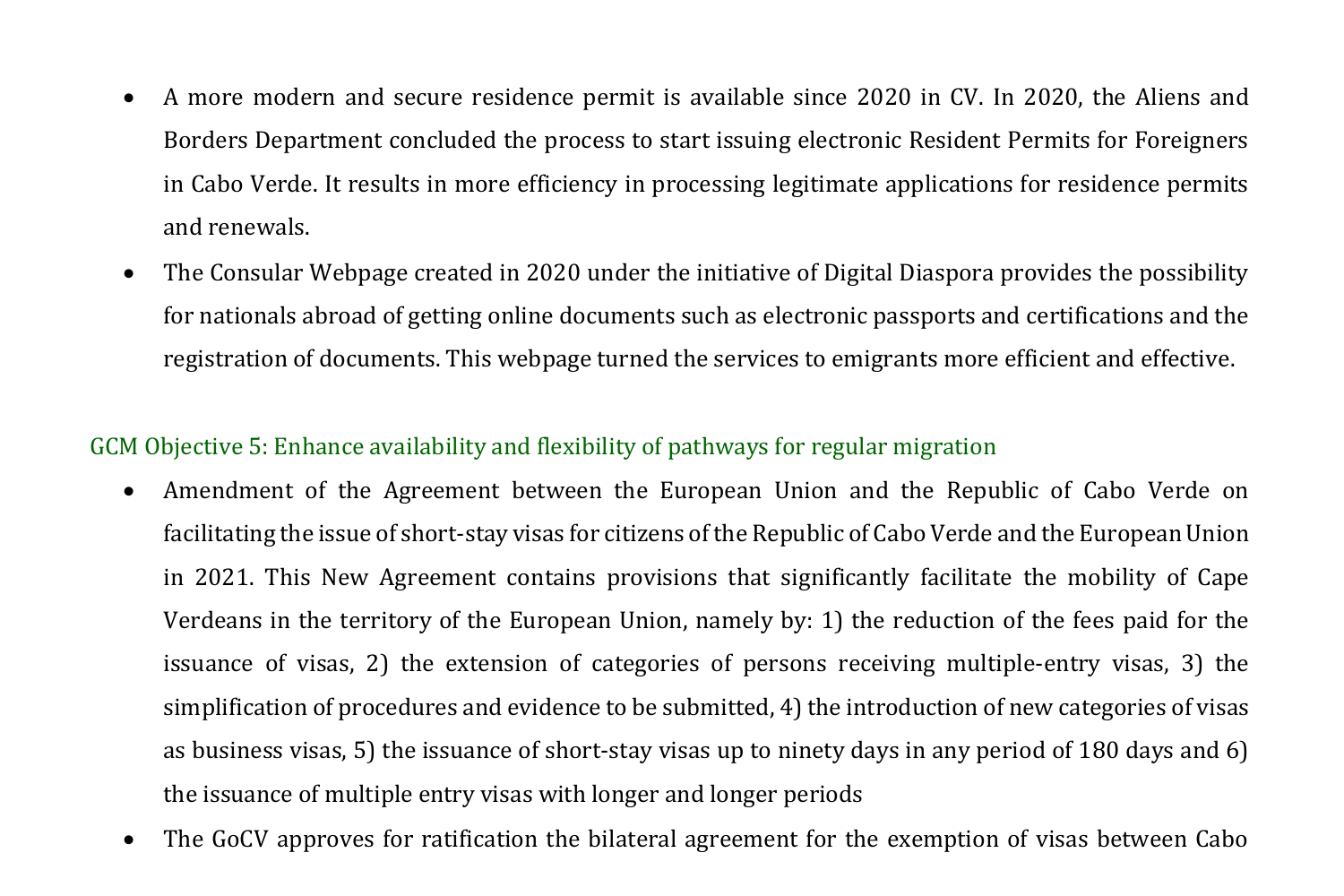Verde and Mozambique, signed in 2014.

- The National Parliament of Cabo Verde approved the declaration to ratify the Mobility Agreement between the Member States of the Community of Portuguese-speaking Countries. This Agreement lays the foundations for the movement of people and goods within the Community, also enabling the conditions for greater mobility of art, culture, investment, trade, knowledge, and innovation, with important impacts on the development and, consequently, on the lives of citizens
- In 2018, a new residence permit the Green Card was created for those that invest in real estate and wish to establish secondary residence in Cabo Verde.

#### GCM Objective 6: Facilitate fair and ethical recruitment and safeguard conditions that ensure decent work

- There are no measures in place to guarantee or regulate that international recruitment processes are fair and ethical. However, the Labour Code (2007) establishes that all non-nationals authorized to work in Cabo Verde have the same rights as citizens.
- The report from the GoCV on the implementation of the Convention of Migrant Workers in 2018 reveals the commitment from the state to respect and act in accordance with the international law.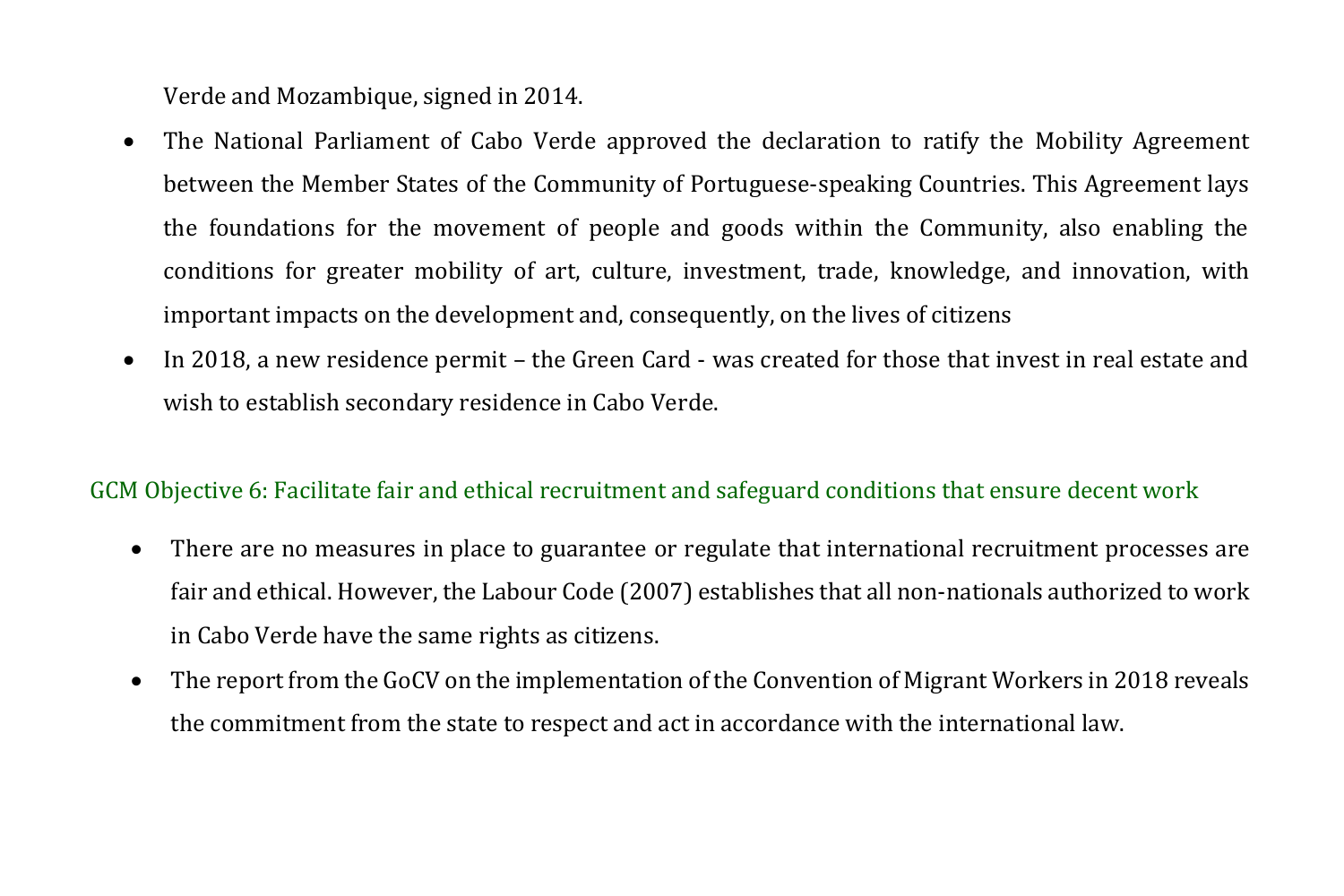## GCM Objective 7: Address and reduce vulnerabilities in migration

- Cabo Verde has measures in place to economically assist nationals living abroad in times of crisis. Since April 2020, the National Centre for Social Installments has been responsible for managing government pensions allocated to emigrant communities that are socially and economically vulnerable.
- The GoCV has in place a project to assist and protect immigrants in a situation of greater risk or vulnerability (such as children, women, victims of trafficking of persons, discrimination and labour exploitation, persons readmitted from third countries). Purchase of medicines, food as well as a support to pay the accommodation and create an economic activity are provided in this framework.
- In 2020, the National Council on Immigration decided for the creation of an intersectoral body to coordinate and act in cases of emergence and humanitarian assistance to migrants.
- The Government of Cabo Verde provides consular assistance and protection to all its migrants in difficulty either by supporting them where they are, or by supporting their repatriation to CV. For instance, during the COVID-19 pandemic, in which many borders were closed to commercial flights, the Government of Cabo Verde repatriated thousands of national citizens who were stranded in countries such as Portugal; France; Spain, China; Senegal, Guinea Bissau, Brazil among others.
- In order to mitigate the impacts of socio-economic developments as a result of the COVID-19 pandemic, the GoCV supported immigrants and their families. The Single Social Registry is an instrument for identifying and characterizing socio-economic impact of the vulnerable population in Cabo Verde,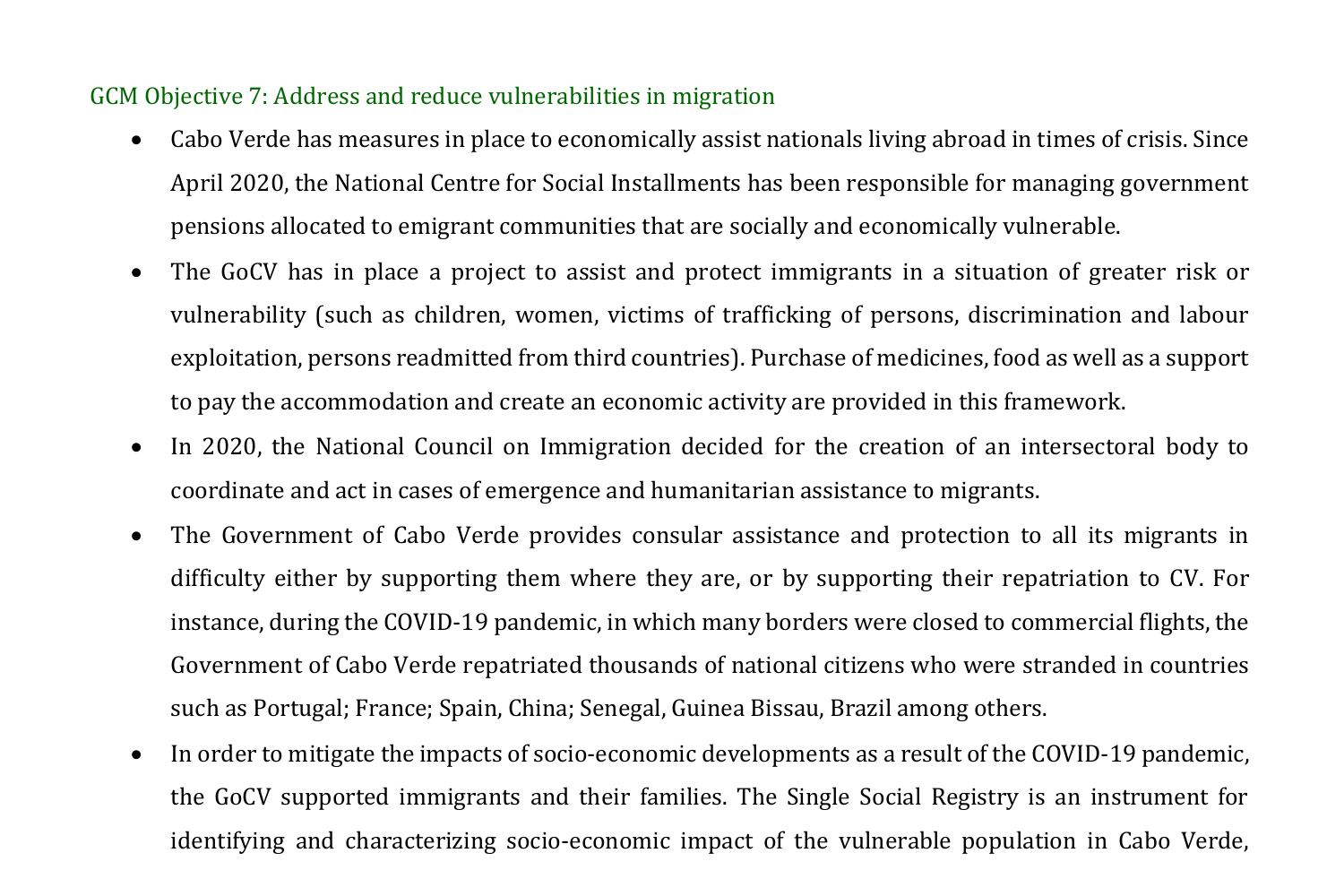managed by the Ministry of the Family and Social Inclusion, and which allows the centralized recording of all information and support granted in the area of social protection. During the State of Emergency, the GoCV was actively registering immigrants in the platform. Data provided by the Ministry of Family and Social Inclusion indicate that 1,177 foreigners and immigrants were registered and covered.

## GCM Objective 10: Prevent, combat, and eradicate trafficking in persons in the context of international migration

- The GoCV is implementing the I National Plan Against Human Trafficking (2018-2021). This Plan is aligned with the international guidelines, including the UN Protocol to prevent, suppress and punish trafficking in human beings, especially women and children. The Plan's desired outcomes include reinforcing the legal, judicial, and institutional framework for combating human trafficking; establishing prevention, protection and support mechanisms; creating and implementing the required institutional capacity to render accountable and reintegrate perpetrators; raising awareness and social mobilization; and developing mechanisms for partnerships.
- In 2018, the Government created the Observatory for Monitoring and Rapid Identification of Situations of Human Trafficking. This is the body that brings together all institutions with sensitivity and responsibilities in the fight against trafficking in persons, and functions as an instrument to prevent, identify and monitor suspicious manifestations of the practice of trafficking. It is composed by officials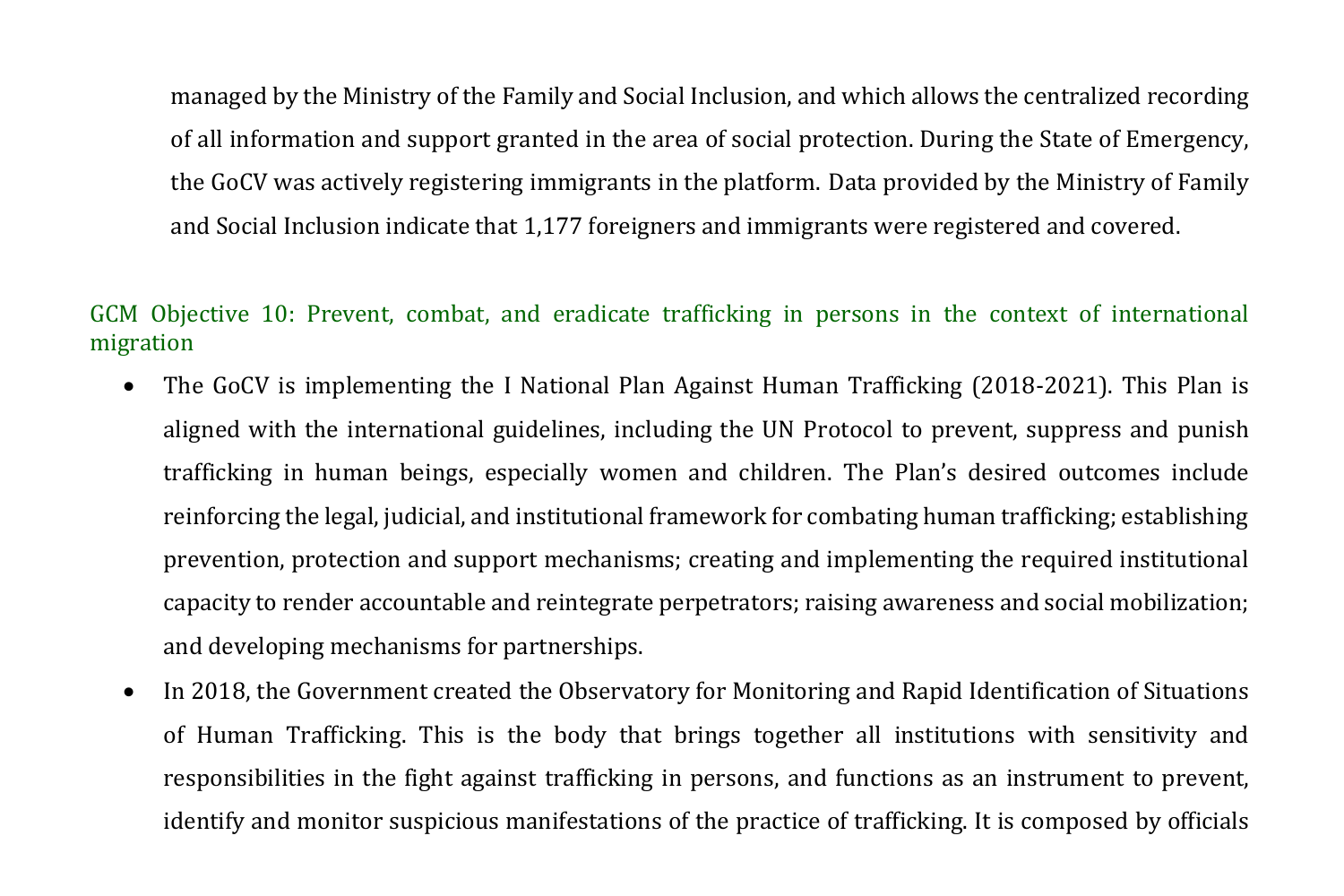from the Ministry of Justice and Labor, National Police, Judicial Police, Institute for Children and Adolescents, Institute for Gender Equality and Equity, Ministry of Education, Family, and Social Inclusion, other government institutions, NGOs, and civil society organizations.

- A cooperation agreement was signed between the Observatories of Human Trafficking from Portugal and Cabo Verde.
- Standard operating procedures (SOPs) for victim identification and referral to services were developed and are in place. SOP were developed based on webinars with over 20 government agencies and civil society organizations. A Manual of Operational Procedures is also available, consisting of the description of the protocols in: referral and follow-up of cases, identification and screening, reintegration, investigation and prosecution.
- In 2021, the GoCV set up the Directorate General for Criminal Investigation, in the National Police, which has the mandate to investigate human trafficking situations.
- Staff from the Aliens and Borders Department and the Directorate General for Criminal Investigation benefited from training of experts from the Aliens and Borders Service from Portugal in order to better identify, refer and assist victims of human trafficking.
- There were new investigations into alleged trafficking cases and continued prosecutions. There were cases of traffickers convicted in the reporting period. Capacity building activities have been implemented to strengthen the skills and competences of the magistrates. The government also trained new police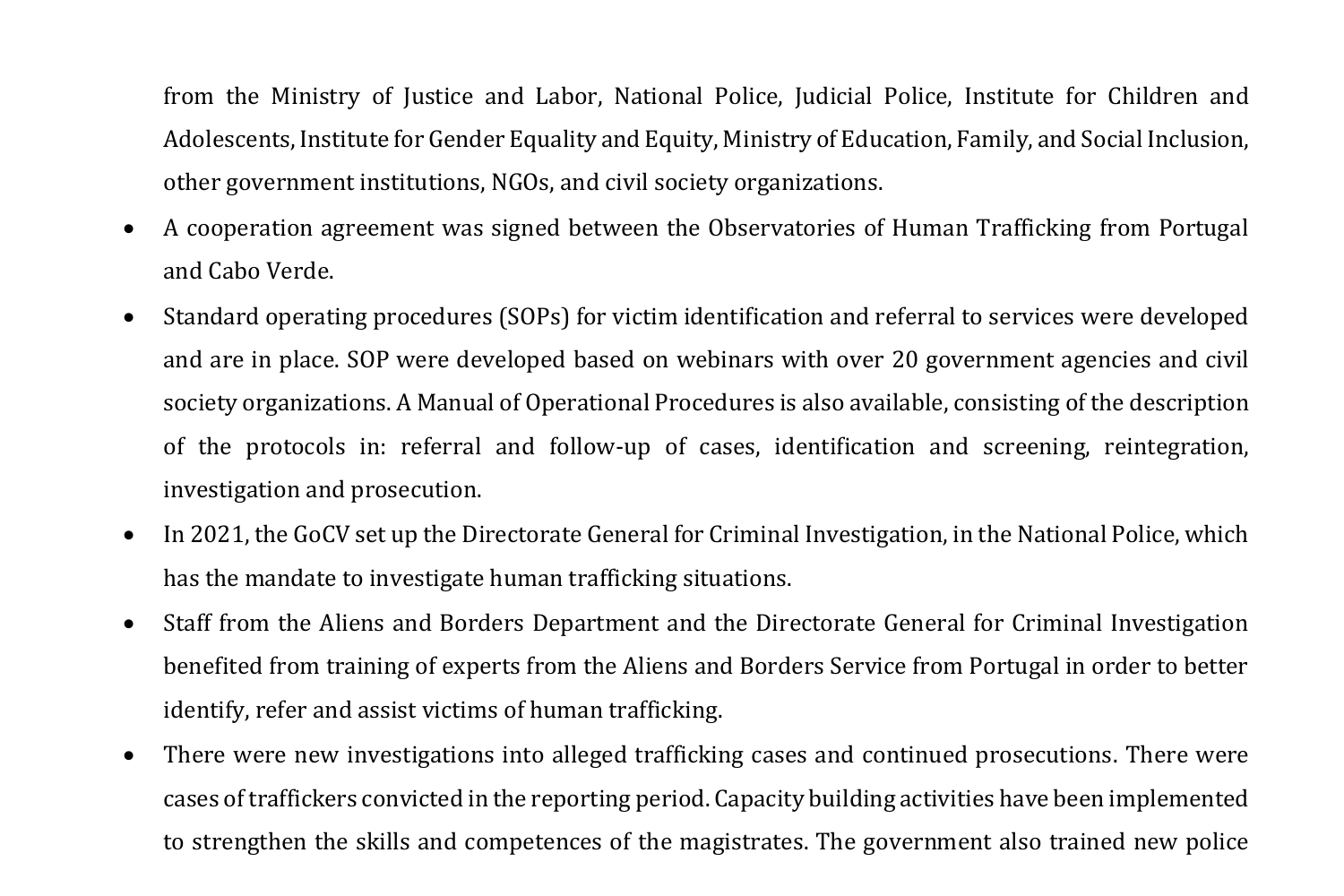officers on trafficking victim identification.

- The government's Institute for Children and Adolescents (ICCA) identified and provided assistance to approximately 200 vulnerable children per year during the reporting period, including potential trafficking victims. There are no shelters or services specifically for trafficking victims, but governmentfunded agencies provide emergency services, shelter, and psycho-social care to at-risk populations and female and child victims of crime, including trafficking victims. ICCA operates a hotline linked to the National Police hotline to report cases of violence against children, including trafficking.
- The GoCV conducted child protection campaigns using radio ads, television, posters, community engagement. ICCA continued to support 20 municipal Committees for the Defense of Children's and Adolescents' Rights to prevent child abuse, including child trafficking. The GoCV worked with maritime transportation services to prevent children from traveling alone to neighboring islands where they would be vulnerable to exploitation, including trafficking.

## GCM Objective 12: Strengthen certainty and predictability in migration procedures for appropriate screening, assessment, and referral

• The High Authority for Immigration has an information desk to immigrants. The objective is to meet their needs in terms of any support to be granted, as well as in the areas of information. It also provides screening of documentation for instruction of different processes, referral and articulation with other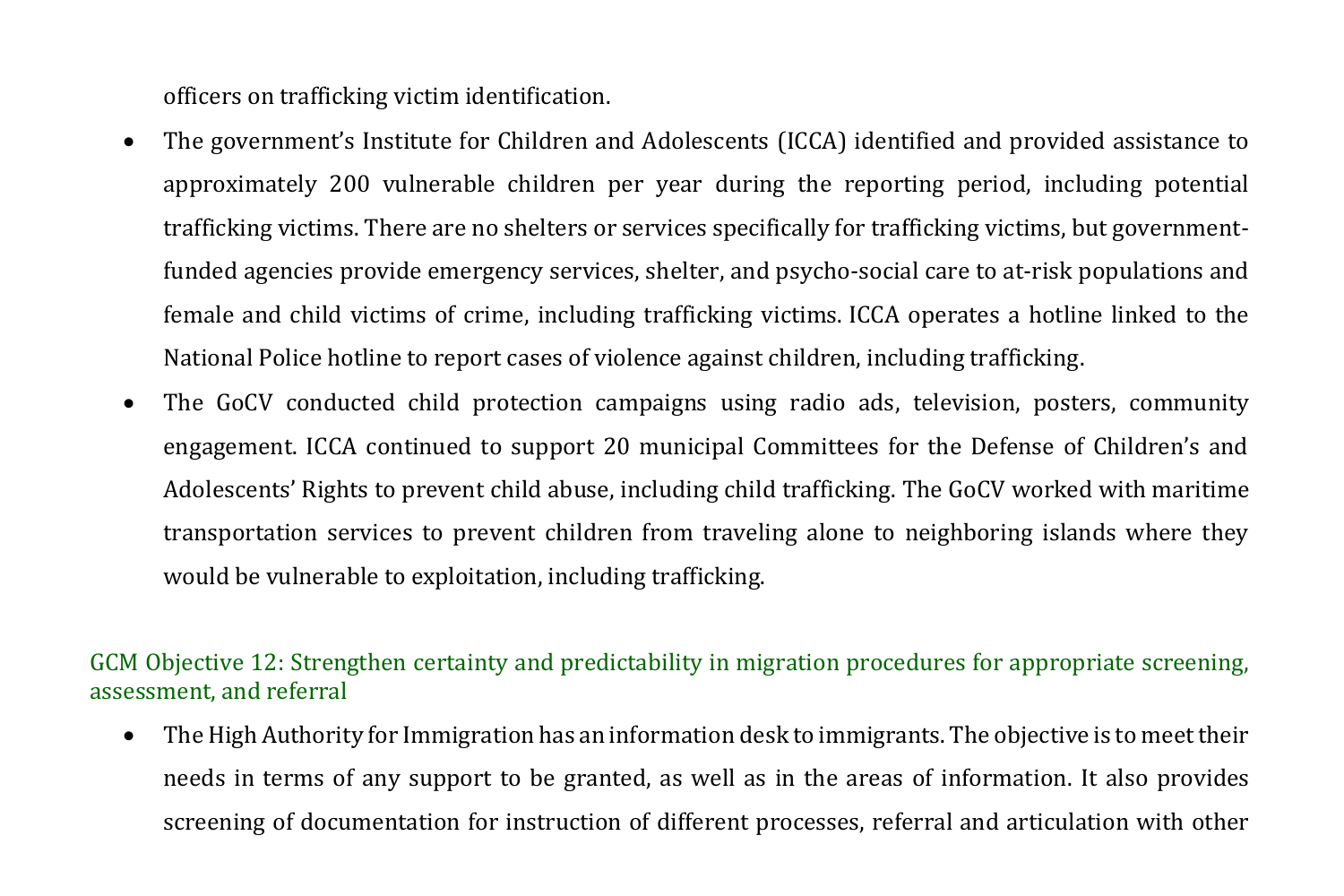institutions related to the integration of immigrants in Cabo Verde.

#### GCM Objective 14: Enhance consular protection, assistance, and cooperation through the migration cycle

• Cabo Verde has signed an agreement on cooperation on migration issues with Guinea Bissau in 2021. The bilateral agreement between both parties includes: 1) strengthening cooperation and exchange of experience on consular services and management of emigrant communities 2) promoting the creation of legal frameworks to facilitate the integration and regularization of Cape Verdean and Guinean nationals with an irregular migratory status in respective countries, including through flexible requirements and special measures 4) ensuring, to the extent possible, the provision of consular assistance and protection to nationals of both countries in territories where only one party has diplomatic or consular representation.

## GCM Objective 15: Provide access to basic services for migrants

- The Constitution (1992) guarantees "compulsory, universal and free basic education" to all and Decree-Law 13/2018 establishes that primary education is universal, mandatory and free of charge. Families pay a school fee for secondary education depending on their socioeconomic situation – the fee structure is the same for nationals and non-nationals, regardless of legal status.
- The GoCV has been organizing information sessions with immigrants with the aim of informing foreign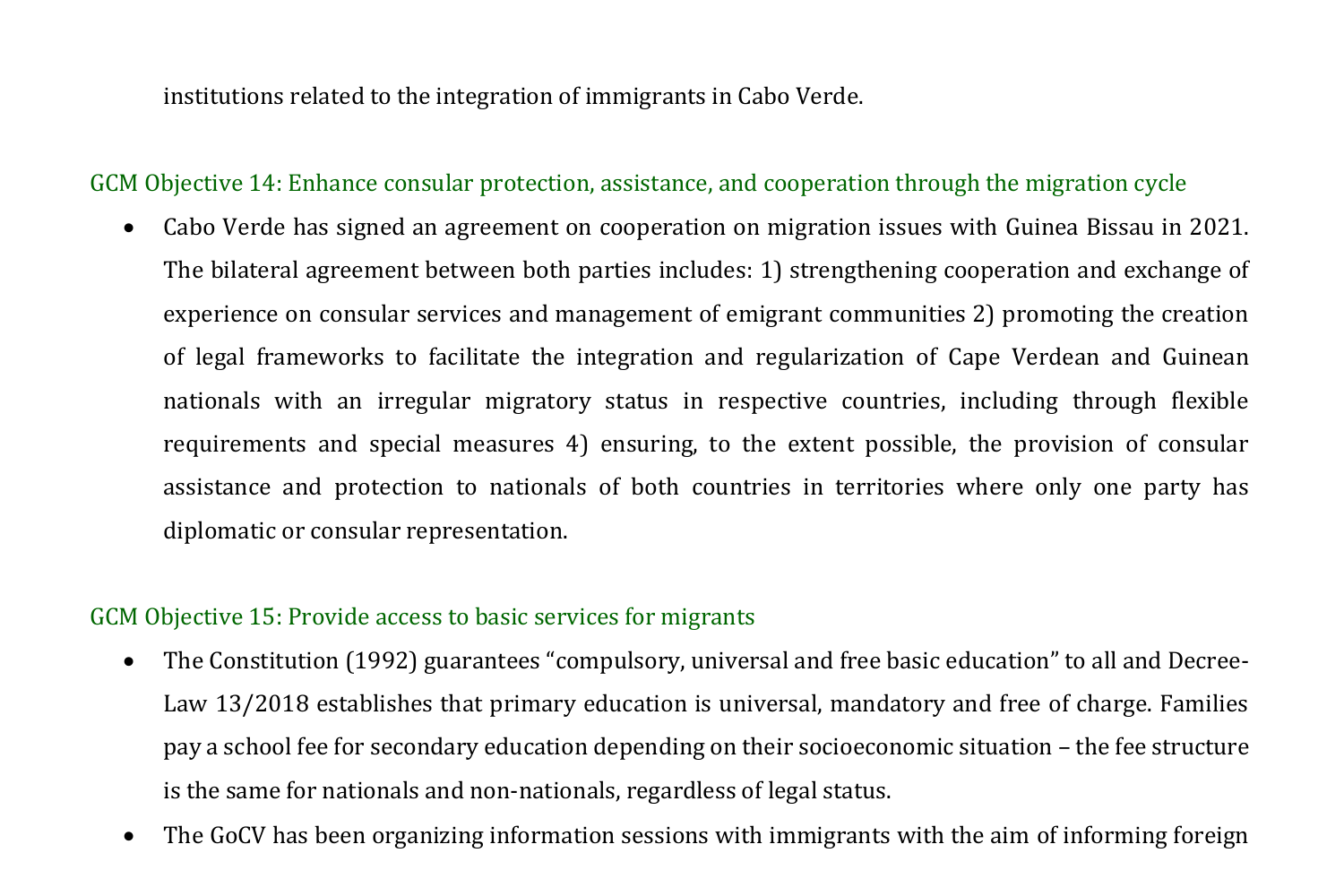nationals about the available health services and the conditions of access. State institutions also raise awareness on the need to prevent and treat sexual transmitted diseases, to eliminate the barriers and stereotypes in the access to health. Similar activities have been implemented to raise awareness on the importance of education and professional training and on the mechanisms and conditions to get access to the education system in Cabo Verde. Officials from the Ministry of Education have been visiting neighborhoods with a significant presence of foreign nationals to disseminate the message and reply to immigrant's questions and doubts.

## GCM Objective 16: Empower migrants and societies to realize full inclusion and social cohesion

- The High Authority for Immigration plans for the creation of local branches in 2021, called Local Units for Immigration, to serve as an interface between immigrants and the public services and guarantee a more direct and informed response to their needs. The municipalities of Praia (2020) and Boa Vista developed local action plans for the integration of immigrants.
- The GoCV has been investing in strengthening and promoting the social participation and immigrant associations, namely through capacity building sessions on "organization and management".
- In the framework of the project "Promotion of the Social Integration of Immigrants", the GoCV funded initiatives of immigrant associations and non-governmental organizations that are in line with the strategic axes of the National Policy on Immigration. Several initiatives with the objective of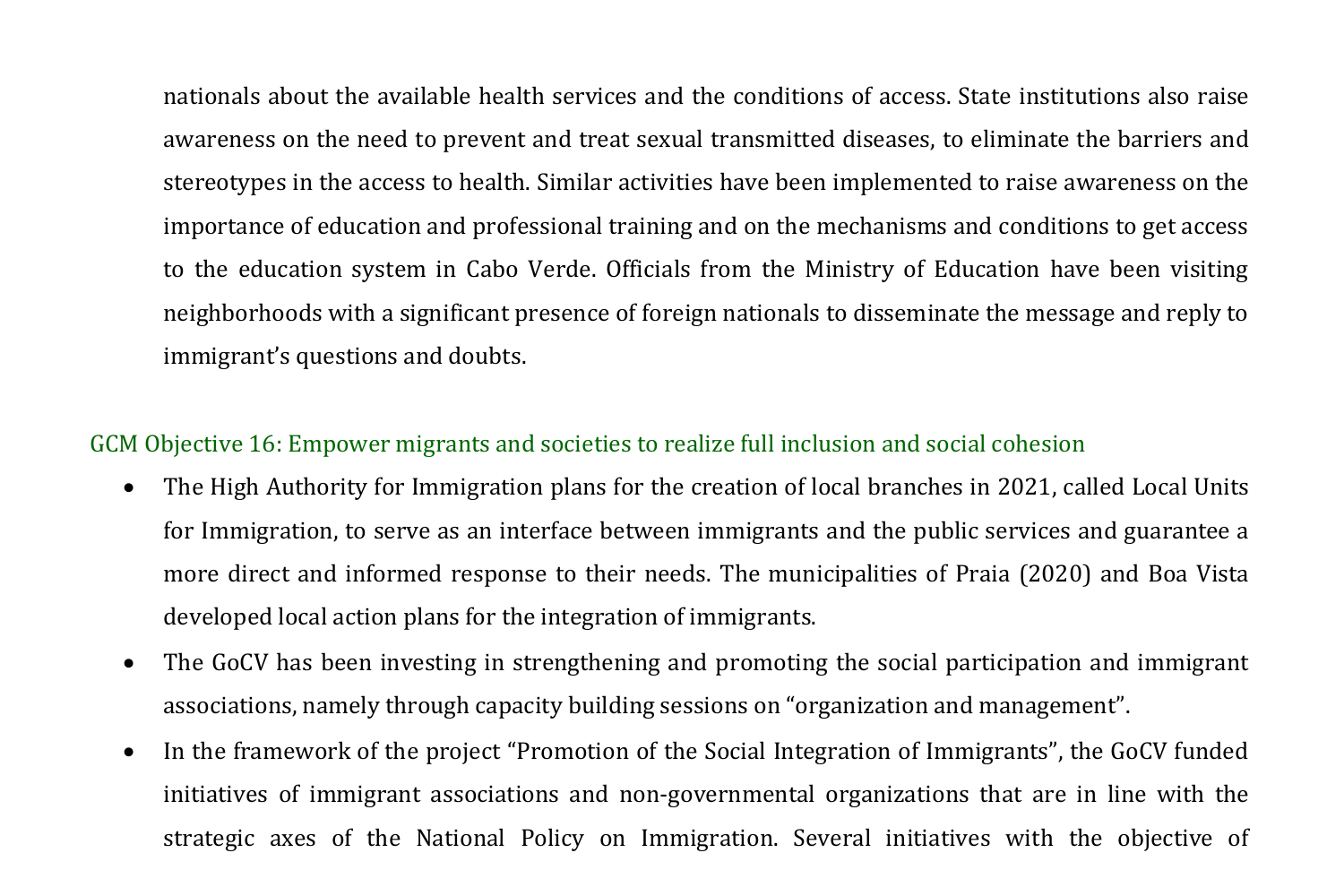guaranteeing access to an income, education and health were promoted.

GCM Objective 17: Eliminate all forms of discrimination and promote evidence-based public discourse to shape perceptions of migration

- The National Plan of Action for Immigration and the Social Inclusion of Immigrants II (2018-2021) contain provisions to protect immigrants against discrimination, including improving the legal framework to prevent discrimination and build capacity and raise awareness of immigration issues among public structures and institutions as well as of the public, via schools and universities.
- The GoCV has been implementing the project "Promoting Multiculturality". This is a project for the elaboration, systematization and dissemination of information, studies, and awareness-raising activities on immigration and the integration of immigrants. Through different types of intervention, this project aims to contribute to the implementation of National Strategy on Immigration which recommends public information and awareness of society as one of the necessary measures for the good management of immigration. On the other hand, because it is a project of information / training / and awareness of cultural diversity, the existence of various origins, cultures, and religions today in Cabo Verde, and the need for respect for difference, it also aims and contributes to a better social integration of immigrants in the country. This is done through studies, awareness raising campaigns, fairs, conferences, and lectures aimed at sensitizing civil society to the multicultural reality existing in Cabo Verde. Several lectures have been organized in schools and universities dedicated to discussing "What are we talking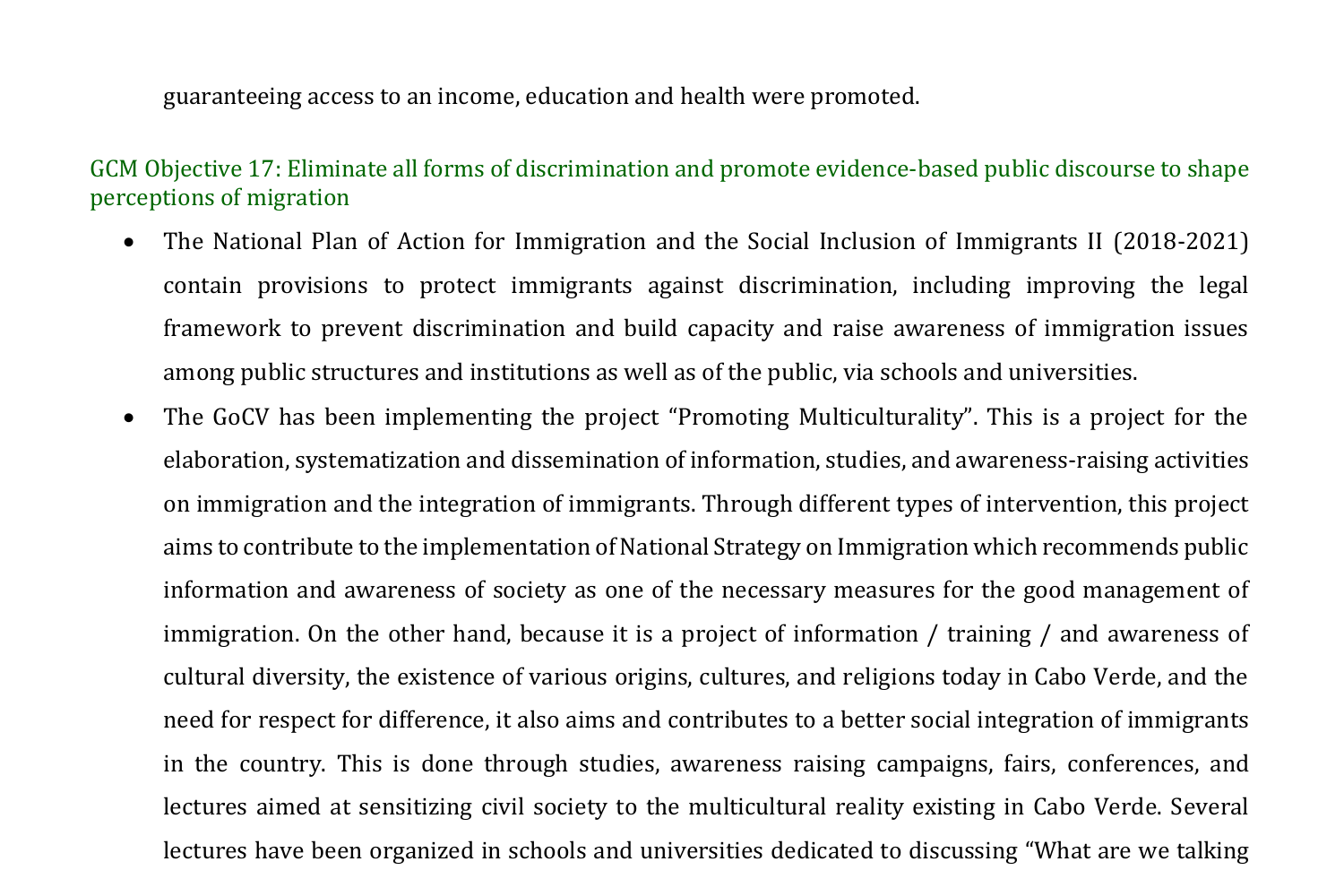about when speaking about immigration in Cabo Verde?" and "Myths and Truths about Immigration from Africa in Cabo Verde".

In addition, the GoCV is implementing several awareness raising events in the framework of the Campaign "One Cabo Verde for all". For example, to celebrate the International Day against Racial Discrimination in 2018, the GoCV in partnership with the UBUNTU Academy of Leaders, held an open conversation session with students of secondary school based on the teachings of Nelson Mandela, to raise awareness of the promotion of a nation, based on equality, respect for race and non-discrimination. On the occasion of the International Day for the Elimination of Racial Discrimination in 2019, a Seminar was organized on "Discrimination associated with mobility and immigration in Cabo Verde" in partnership with the National Commission for Human Rights and Citizenship, the Ombudsman's Office, the University of Cabo Verde, the Jean Piaget University and the Parliamentary Network for Population and Development. In 2021, the GoCV published the spot "Migration, Integration and Childhood" and the booklet Interculturality.

GCM Objective 18: Invest in skills development and facilitate mutual recognition of skills, qualification, and competences

• The GoCV is investing in supporting the access of immigrants and foreigners to Portuguese Language Courses. Portuguese language courses for basic level foreigners (A1/A2) are being prepared in the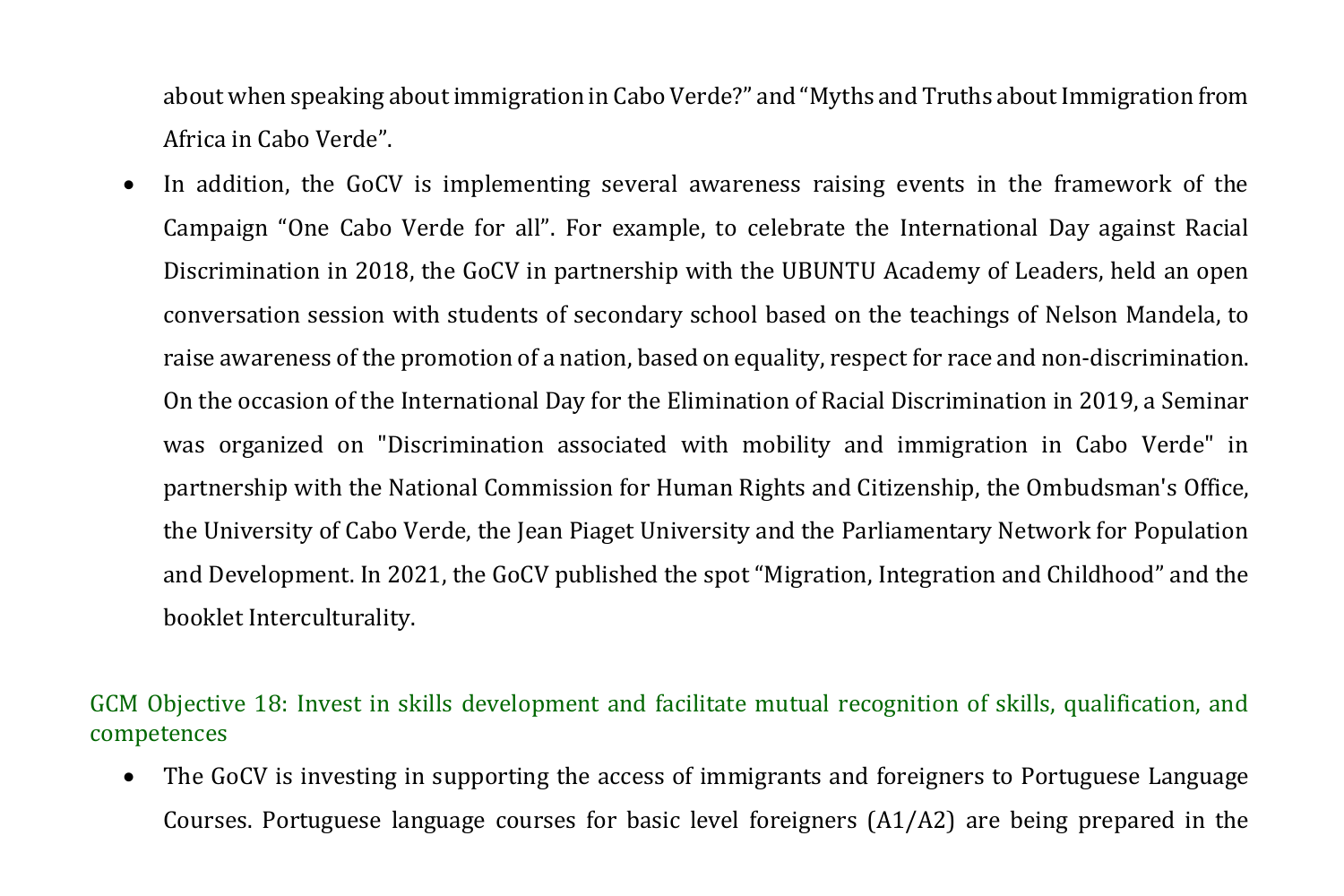modality of distance training, based on: a) radio lessons; b) production of textbooks; and c) weekly tutoring meetings with trainees. The GoCV delivered a training to tutors to prepare them in the methodology to be used and the didactic material produced to be used during the course.

• The GoCV organized some professional courses dedicated to immigrants (in the areas of arts and tailoring, with modules on entrepreneurship and business management, for example) to promote the employability of immigrants.

## GCM Objective 19: Create conditions for migrants and diasporas to fully contribute to sustainable development in all countries

• Cabo Verde formally engages civil society organizations and the private sector in agenda-setting and implementation of migration-related issues. The National Council for Immigration holds at least one meeting per year to discuss immigration-related issues in which non sate actors (including immigrant associations and the private sector) are invited to participate. The government has consulted its diaspora in different occasions. Only in the last nine months, visit tours were organized to held meetings between the recently established Ministry of Communities and the capeverdeans in Belgium, Luxembourg, Netherlands, Portugal, São Tome and Principe and the USA. A Council for Diaspora was created but is not yet operational. Moreover, several meetings were organized between the Ministry of Communities and diaspora associations as well as with the governments of major destination countries, such as Portugal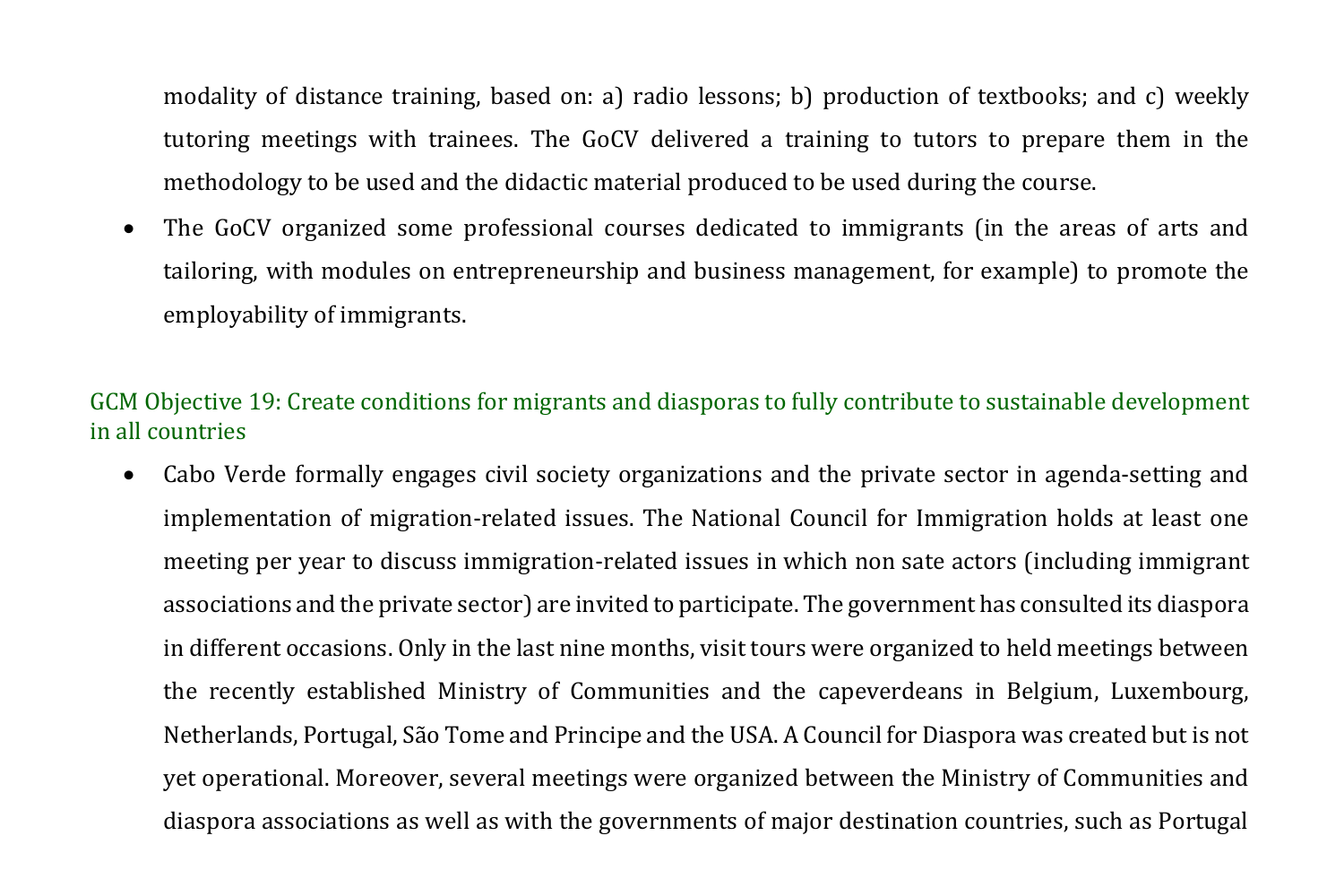and France.

- With the aim of engaging members of the diaspora in the national development process, Cabo Verde encourages the return of nationals living abroad. Under Law 26/V/97 on the Code of Emigrants, any citizen abroad that lived for four years abroad returning definitively to Cabo Verde can benefit from fiscal and customs exemptions of personal goods. The Directorate General of Consular Affairs and Migration continued to provide support in the return and reintegration. It issues the document that certificates that a person is an emigrant and facilitates the customs clearance and tax exemptions of their goods to those who definitively return to the country.
- The Code for the Emigrant Investor created in 2020 aims to create a favourable framework to attract the investment and return of the diaspora, by introducing tax exemptions.

# GCM Objective 20: Promote faster, safer, and cheaper transfer of remittances, and foster financial inclusion of migrants

• Cabo Verde is actively involved in promoting the creation of formal remittance schemes. Both the Strategic Plan for Sustainable Development (2017-2021) and the Government IX Legislature program (2016-2021) recognize the importance of remittances to the stability of the country's economy and seek to enhance the role of remittances in Cabo Verde's economic development. Banks offer migrants special accounts, and the Government has introduced a Special Emigrant Account with subsidized interest rates,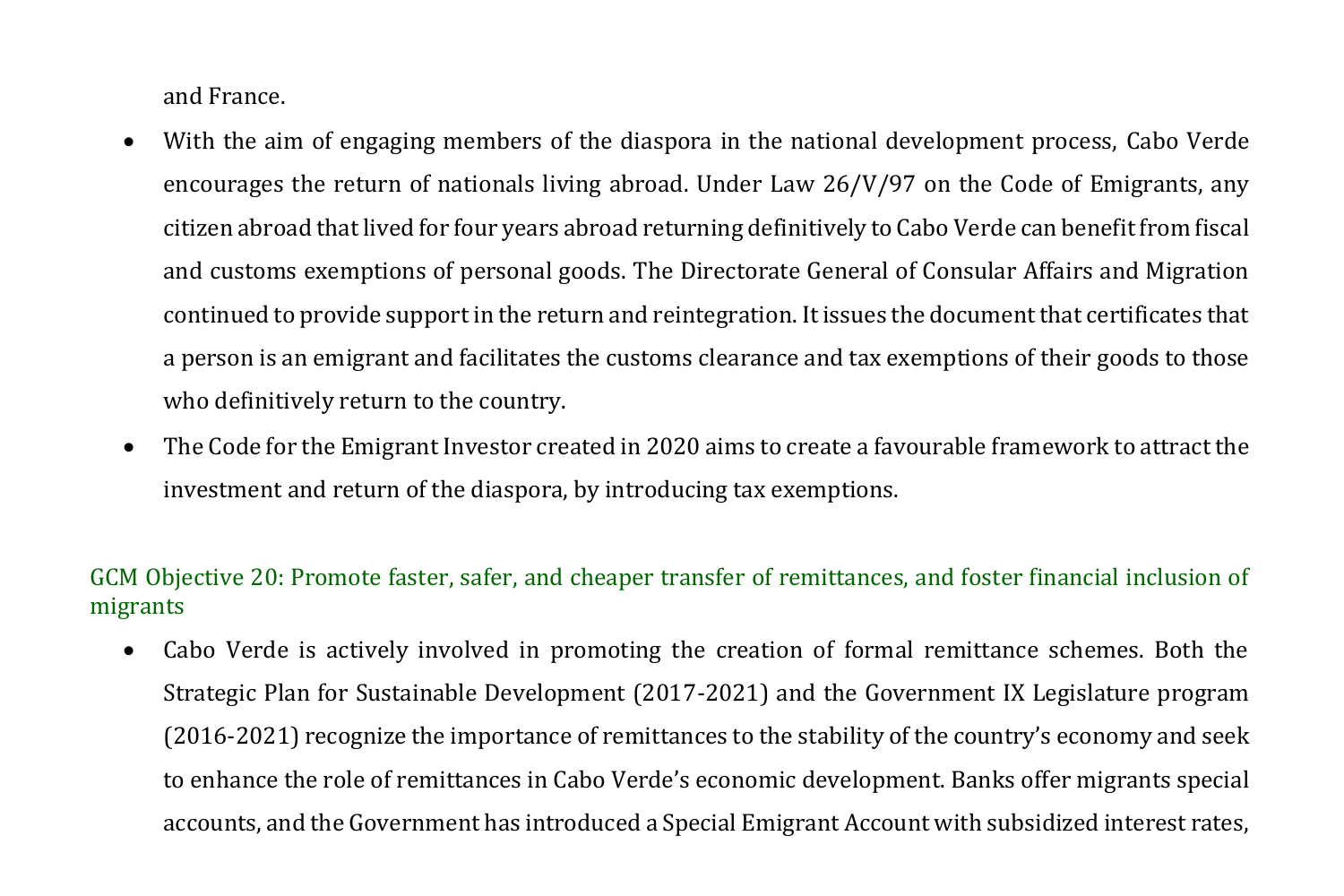allowing for cheaper transfers of remittances.

• In response to a government request, a study on remittances, funded by the ACP EU Migration Action and carried out with the technical assistance of IOM, was finalized in 2019. A series of recommendations were made to the government bearing in mind the decrease of remittance's costs and a more productive use of the private funds.

## GCM Objective 21: Cooperate in facilitating safe and dignified return and readmission, as well as sustainable reintegration

- The GoCV formalized in 2019 the procedures and conditions for the Assisted Voluntary Return to foreign nationals in a vulnerable economic or social situation or in an irregular situation that asked for support to return to their countries of origin. This Assistance covers the accommodation before the travel, the air tickets and a pocket money during the journey. Approximately 30 immigrants in Cabo Verde received assistance from the GoCV to return to their countries of origin in the reporting period. The GoCV also liaises with the International Organization for Migration to further assist other migrants.
- The GoCV is aiming to establish dialogue and collaboration with institutions of social inclusion in the countries of origin of migrants enrolled in the voluntary return assistance. Guinea Bissau and São Tome and Principe were prioritized, and meetings were held with the respective embassies to discuss a sustainable reintegration of these returnees.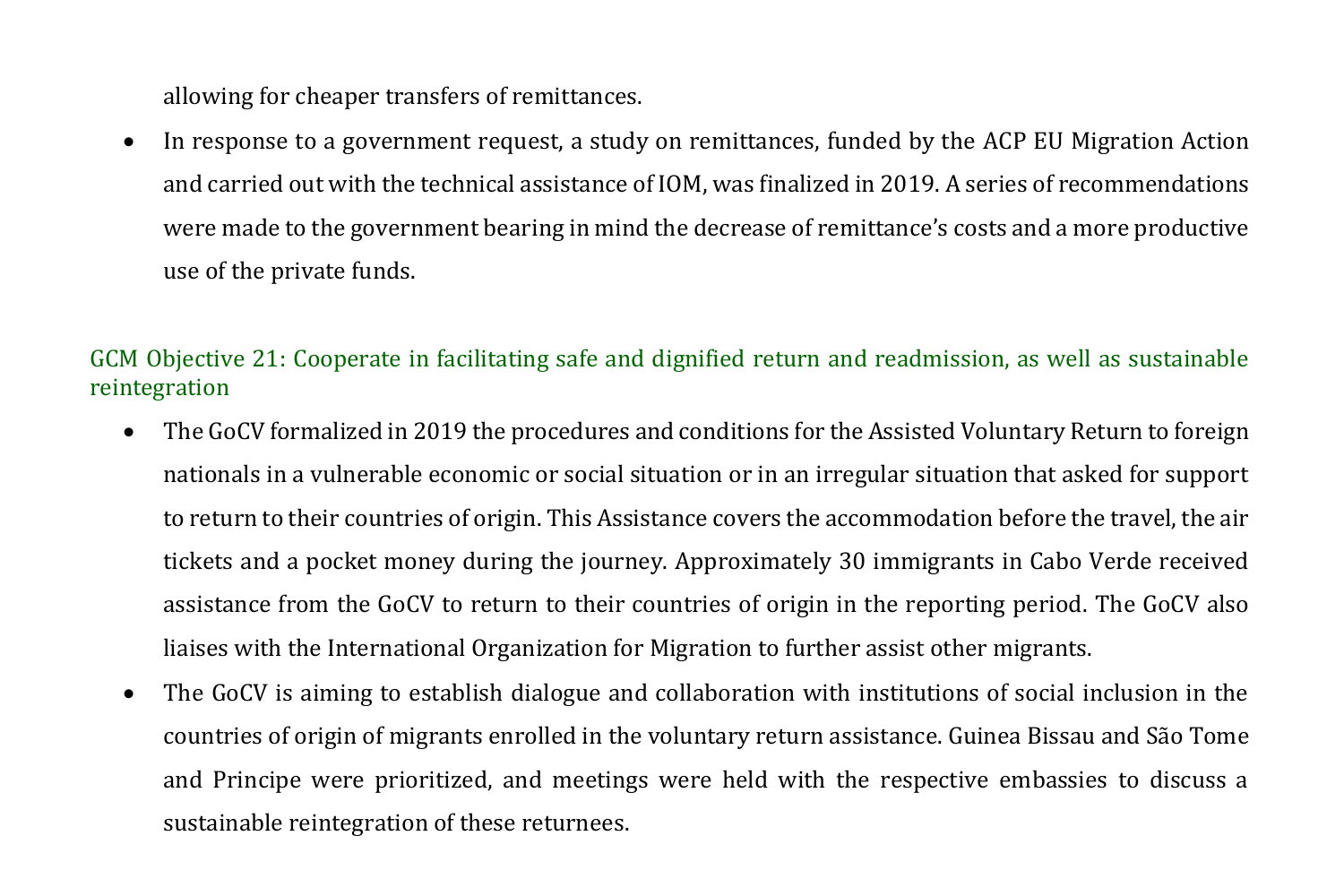• The GoCV has developed the Programme for the Reception and Reintegration of Returned National Citizens but is yet to be implemented, due to budget constraints.

# GCM Objective 22: Establish mechanisms for the portability of social security entitlements and earned benefits

- Cabo Verde has signed social security conventions with multiple countries that cover the portability of social security entitlements, including sickness and maternity benefits, old age pensions, and disability benefits. In 2018, Cabo Verde revised the agreement with the Netherlands.
- The GoCV is negotiating a bilateral agreement with Guinea Bissau to guarantee the equal treatment and portability of social security rights for nationals of both countries.

# GCM Objective 23: Strengthen international cooperation and global partnerships for safe, orderly, and regular migration

• Cabo Verde is an active participant of the meetings under the framework of the Migration Dialogue for West Africa and the Global Forum on Migration and Development.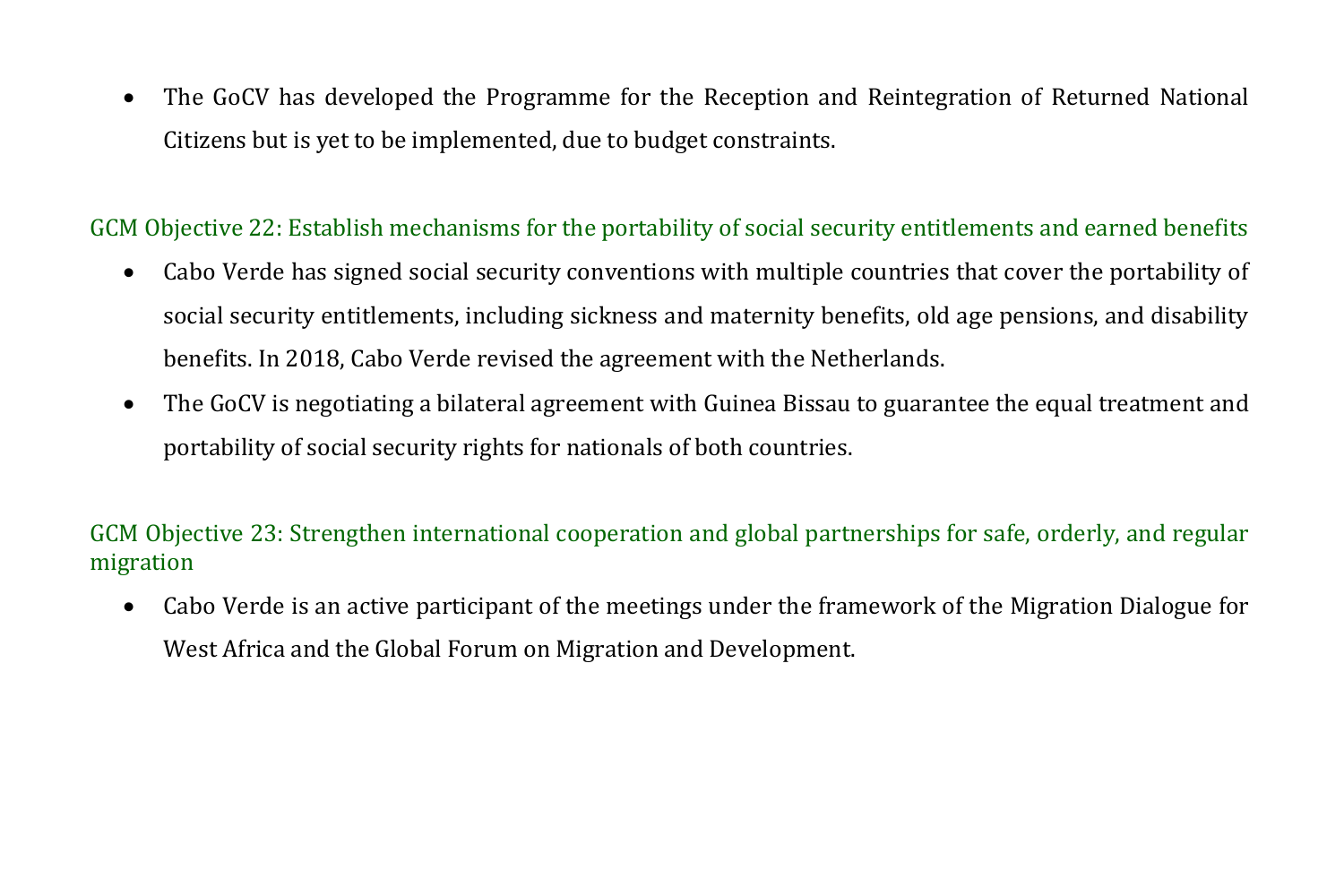- IV. Means of implementation
	- The GoCV has a dedicated budget for the institutions that manage migration. Notwithstanding this, the state budget dedicated to these objectives shall be reinforced. The government has been supported by the international community (UN agencies, World Bank) to implement activities for a safe, regular and order migration.
- V. Next steps
	- the GoCV recognizes that more action is needed to:
		- 1. implementing, at national level, the integrated care system promoting greater access to documentation, regularization and other services relevant to social integration, and developing a policy that responds to the concerns and demands of foreign communities and immigrants residing in the country;
		- 2. promoting the active citizenship of immigrants through the strengthening of the immigrant association movement, the development of strategies for immigrants in vulnerable or at-risk situations and the prevention and combat of discrimination according to color, nationality, language, ethnic origin or religion;
		- 3. deepening the knowledge of the situation, dynamics and migratory trends in Cabo Verde and its